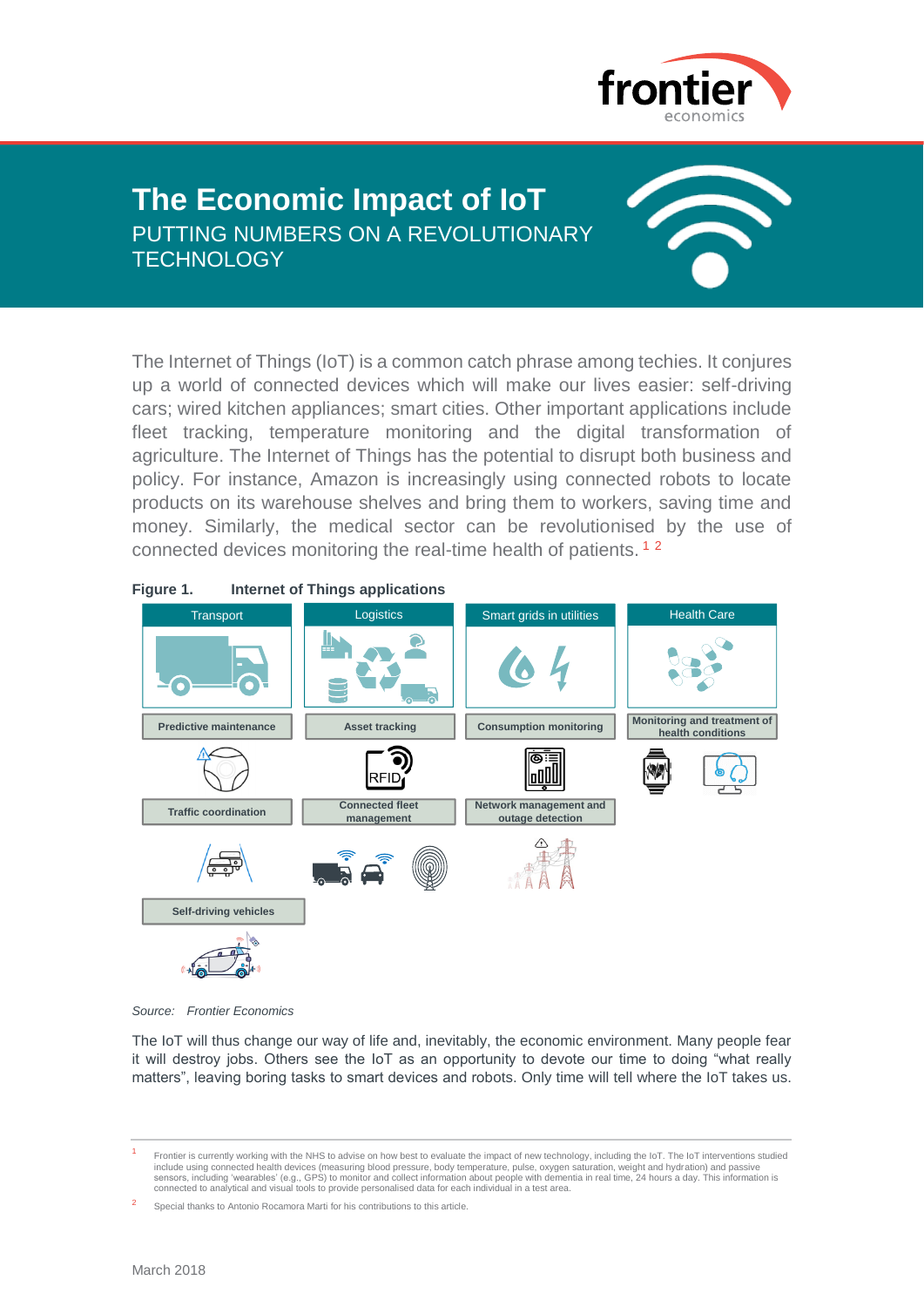But it is here to stay, promising a social and economic transformation that will be gradual and, eventually, significant.

But can we put numbers on the IoT? What will be the impact on GDP as firms ramp up capital spending to take advantage of the new technology? $3$  This is the question we have examined.

We find that a 10% rise in IoT investment would result in an increase in GDP of \$370bn in Germany and \$2.26trn in the US over a 15-year period (2018-2032).<sup>4</sup> We believe that these estimates form a lower bound, since they are based on current economic and technological conditions. The actual impact will depend on what measures policymakers take to promote the digital economy.

## The direct impact of IoT on the economy

We face two major challenges in measuring the direct effects of the IoT on the economy: which methodology to use and how to define and thus quantify the IoT.

To answer the first question, we take our lead from how economists have measured the impact of new Information and Communication Technologies (ICT) on GDP.<sup>5</sup> We have drawn on a well-developed approach for estimating the economic impact of technology using a standard growth model. Simply put, we take the basic framework of the aggregate production function, where GDP or total production (Y) is a function of capital (K), labour (L) and a measure of long-term technological change (A).

We have built a database with information for 27 EU and OECD countries<sup>6</sup> between 2012 and 2015 on:

- Aggregate production, calculated using OECD data on GDP as well as sector-specific gross value added in services and industry;
- **Capital, derived from OECD data on total gross capital formation disaggregated into ICT and non-**ICT capital;
- Labour, based on OECD data on total working hours; and
- Machine-to-machine (M2M) connections, as published by the ITU database.



### **Figure 2. Country sample**

*Source: Frontier Economics*

- 4 The GDP forecast of these countries is based on OECD data, whereas the forecast of the increase in GDP due to a 10% rise in IoT investment is based on the estimations presented in this paper.
- <sup>5</sup> Draca, Mirko and Sadun, Raffaella and Van Reenen, John (2006) Productivity and ICT: a review of the evidence. 749. Centre for Economic Performance, London School of Economics and Political Science, London, UK.
- <sup>6</sup> Countries included are: Austria, Belgium, Canada, Chile, Czech Republic, Denmark, Estonia, Finland, France, Germany, Greece, Ireland, Italy, Japan, Korea, Latvia, Lithuania, Mexico, New Zealand, Norway, Poland, Portugal, Slovak Republic, Slovenia, Spain, Sweden and United States.

There is also an indirect impact as the development of the IoT may also increase productivity and foster economic growth indirectly. However, we don't cover these effects here.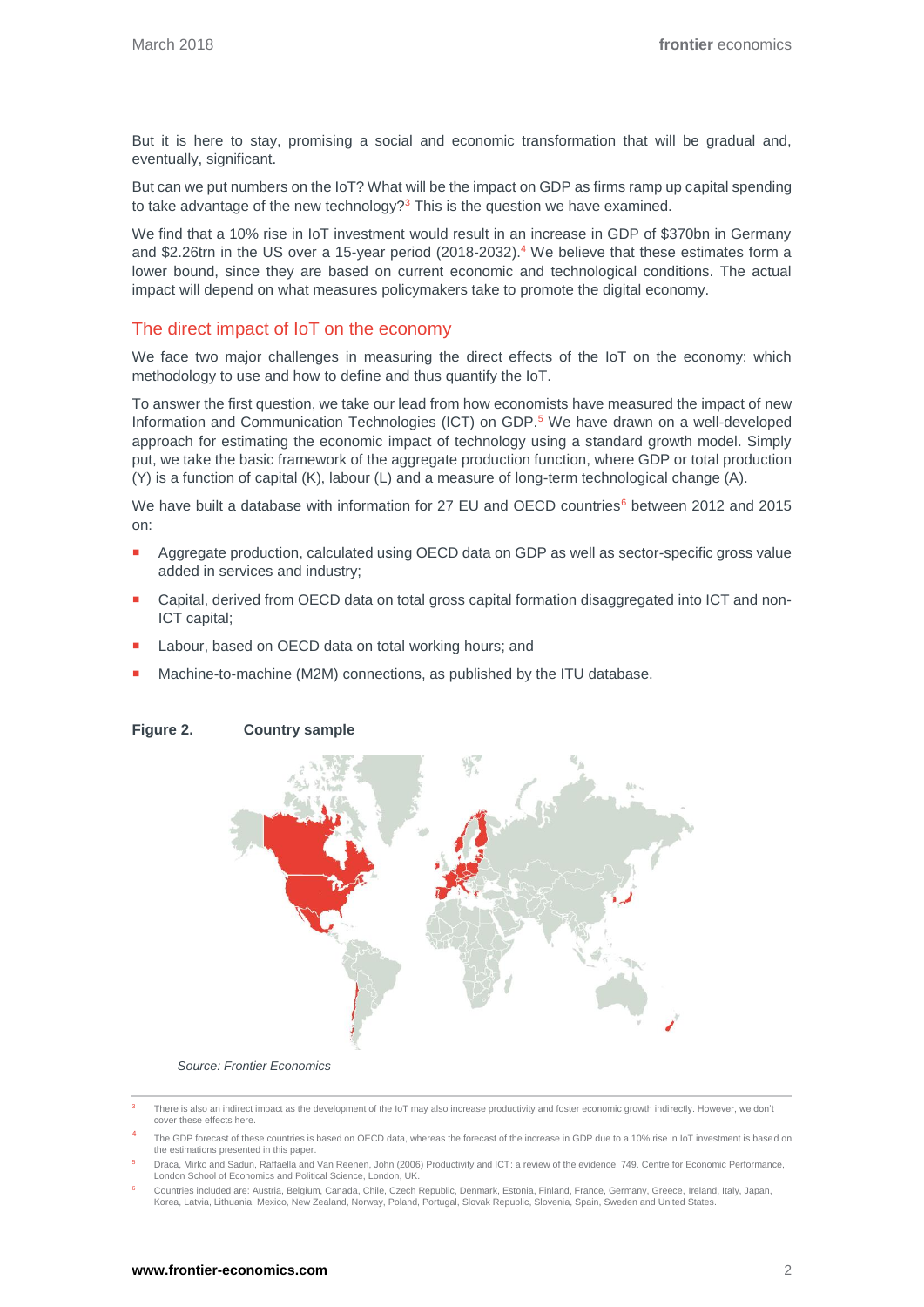The second question, how to measure the IoT, is the trickier issue. After all, the IoT comprises any number of different applications and services. For this reason, we looked into an innovative way of incorporating IoT activity into the growth model, namely taking M2M connections as a proxy for IoT capital investment. This allows us to use quantitative public information to measure the IoT. Although IoT and M2M are not one and the same, they are closely related: the services that the IoT offers, by merging the physical and digital worlds to modify how we interact with the environment, require smart devices to be linked together by M2M. Some liken M2M "to the plumbing of the Internet of Things".<sup>7</sup>

<span id="page-2-0"></span>A first visual inspection of the data shows that the variables included in the production function (labour, capital and M2M connections) are positively correlated with GDP.



**Figure 3. Aggregate measures**

*Source: Frontier Economics*

The graphs above suggest that prevailing differences in GDP between countries can be explained by differences in endowments of productive factors, including M2M connections. However, the figures only present correlations. They do not imply causality.

In order to check whether our intuition is correct, we apply econometric techniques. We estimate a Cobb-Douglas production function<sup>8</sup> to model the economic impact of the  $I$ oT on GDP and gross value added in industry and services, controlling for labour, ICT capital and non-ICT capital.<sup>9</sup>

<sup>7</sup> <https://iot.telefonica.com/blog/what-is-the-difference-between-m2m-and-iot>

<sup>&</sup>lt;sup>8</sup> Estimated as a linear relationship after taking natural logarithms:  $Y_{lt} = \beta_0 + \beta_1 \ln K_t^{hor-ict} + \beta_2 \ln K_t^{ter} + \beta_3 \ln L_{lt} + \beta_4 \ln m 2 m_{lt} + \Omega_t + \varepsilon_t$ , where the variable of interest is  $\ln m 2 m_{lt}$ ,  $Y_{lt}$  represents GDP and gr ICT capital.

<sup>&</sup>lt;sup>9</sup> Using a panel database allows us to control for unobserved aspects embedded in the heterogeneity of countries  $(\Omega_i)$ , which impact the level of output. Aspects such as institutional quality or culture may potentially be correlated with economic output. We decide to use both random and fixed effects to estimate our equation because of the following reasons: (i) we find that the Hausman test indicates that the fixed effects model is more appropriate for the<br>GDP and industry sector regressions; (ii) however, the same test across time. If there is not sufficient within-subject variability in the variables, then the standard errors from fixed effects models may be too large.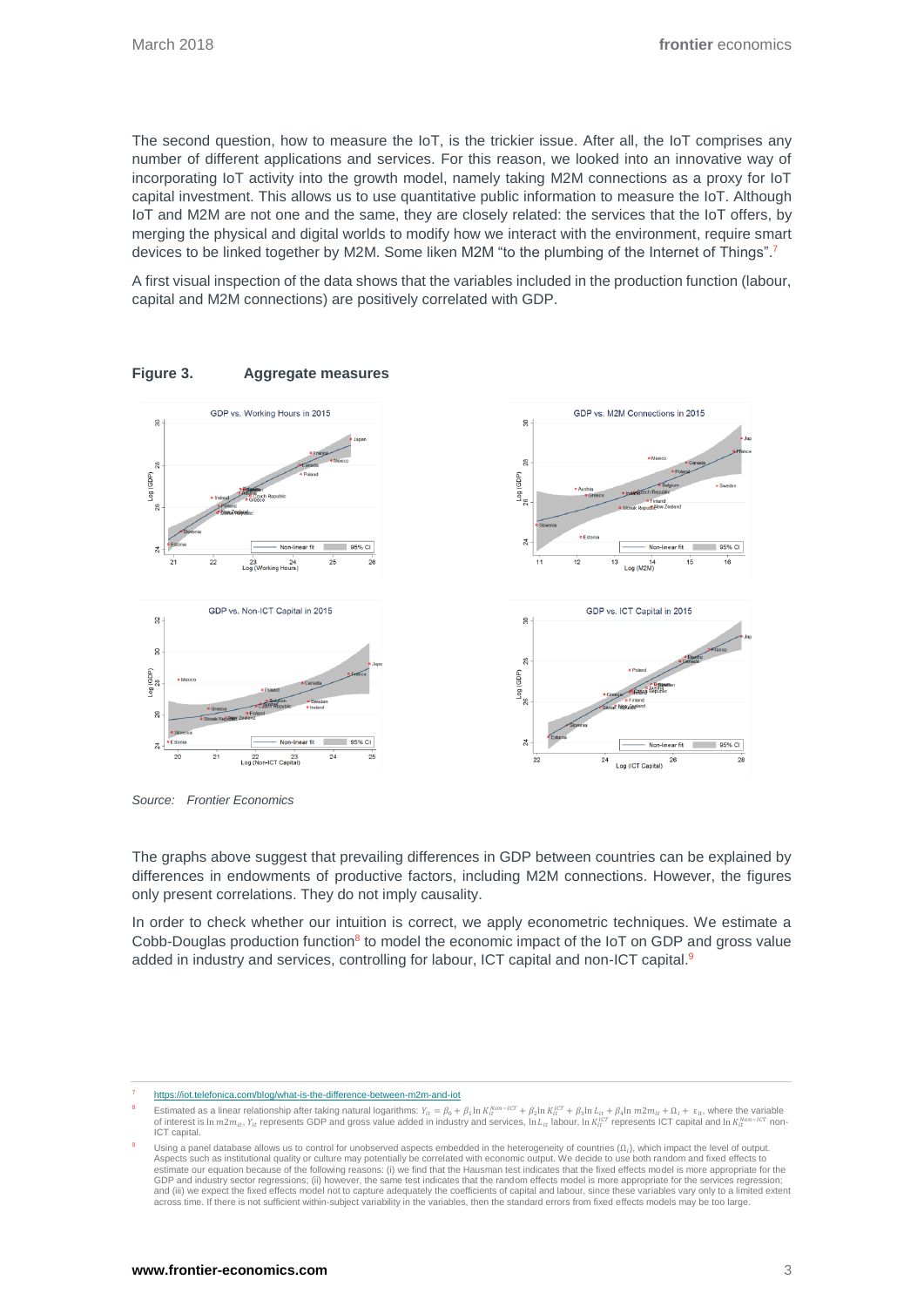The results<sup>10</sup> show that IoT investment (as proxied by the number of M2M connections) has a positive direct impact on GDP and GVA in services and industry. We find that a 10% rise in M2M connections leads to annual increases of around 0.7%, 0.3% and 0.9% in GDP, services GVA and industry GVA, respectively.<sup>11</sup>



## **Figure 4. Economic impact of IoT**

Yearly % Increase in Output

#### *Source: Frontier Economics*

If we take the example of the US and Germany over the next 15 years (2018-2032), this means that a 10% increase in M2M connections would generate an increase in GDP of \$370bn in Germany and \$2.26trn in the US. These results, though impressive, may underestimate the economic effect of the IoT. First, we have worked with data up to 2015; the future impact of M2M may well be more intense. Second, our estimates do not take into account the indirect impact of the IoT on productivity, which would have an additional knock-on effect on economic growth.<sup>12</sup> Even with these caveats, our analysis provides further empirical evidence that investment in IoT technology increases GDP significantly.

<sup>10</sup> We are happy to provide the table with the results across the different specifications upon request.

<sup>11</sup> Given that IoT capital is proxied by the number of M2M connections, we recognise that in principle there could be reverse causation leading higher GDP to cause higher M2M uptake. However, we argue that it is reasonable to expect that the simple magnitude of GDP will not affect technology in a direct way,<br>but rather will have, if any, an indirect effect dependent on other va our reasoning[.](#page-2-0) 

We note that, as expected, the results confirm that the random effects model exhibits smaller standard errors for the capital and labour variables and confirms the expectations with regard to the coefficients (output elasticities) of the labour and capital inputs. Under random effects, in the aggregate<br>regression these variables explain, respectively, approximately 66% a impact in services, and vice versa for capital.

**[Figure](#page-2-0) 3** shows that, whereas countries are almost on the fit line for labour and capital (which are clearly inputs in the production process and where reverse causation thus does not hold), M2M presents a higher degree of dispersion. Sweden has many more M2M connections than its GDP would predict,<br>whereas Mexico a lot fewer. This implies that the effect of GDP on M2M connections using fixed effects, we control for those unobserved aspects that cause GDP to be higher and that may be correlated to M2M connections, we believe our results to be robust.

The fact that we are using only historical information and that we do not take into account the effect of loT on multifactor productivity explains why we<br>arrive at a lower estimate for the impact of loT on GDP than Accentu America's GDP over the period 2015-2030.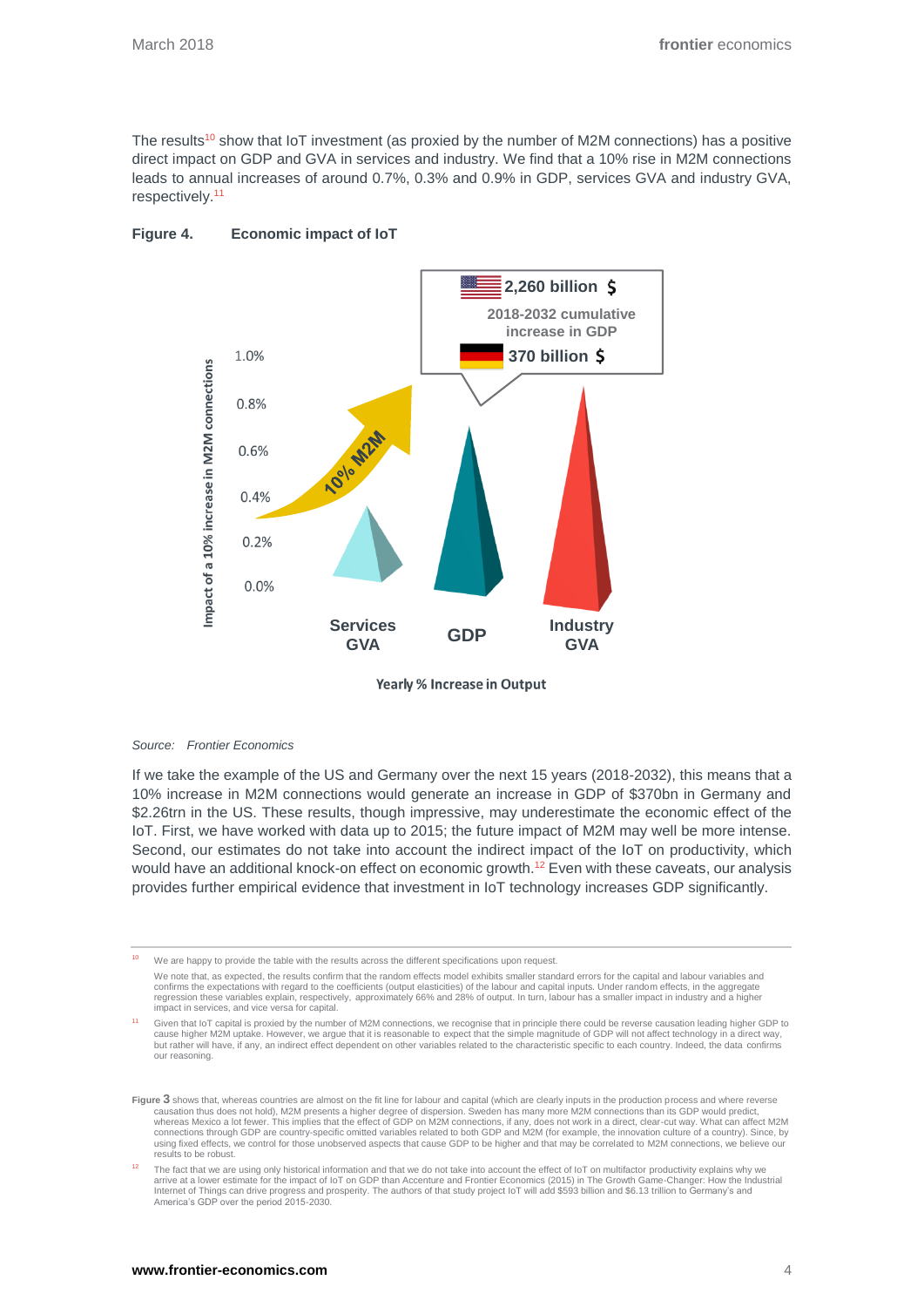# Policy recommendations

The economic boost from the IoT calculated in the previous section is a static estimate, based on current economic and technological conditions. This impact may increase in the future depending on the specific policies that countries adopt.

As Accenture and Frontier Economics (2015)<sup>13</sup> argue, technological diffusion by itself is not enough to unlock faster growth; countries must have the capacity to capitalise on the potential of new technologies. In particular, the degree to which the IoT becomes ingrained in the economy depends on the following four pillars. As the figure below suggests, these pillars can be reinforced by applying appropriate policies:







By focusing on the policies outlined above, policymakers can embed and spread the IoT more rapidly. In doing so, they can help their countries to rise in the National Absorptive Capacity (NAC) Index. Developed by Accenture and Frontier (2015), the index measures a nation's IoT economic diffusion potential. Although some countries (especially, the US, Switzerland and Finland) are better positioned than others and are expected to gain the most from the IoT, no single nation has achieved a score of 100. This implies that regulators and policymakers in every country can work to strengthen the development of the IoT.

<sup>13</sup> Accenture and Frontier Economics (2015): The Growth Game-Changer: How the Industrial Internet of Things can drive progress and prosperity.